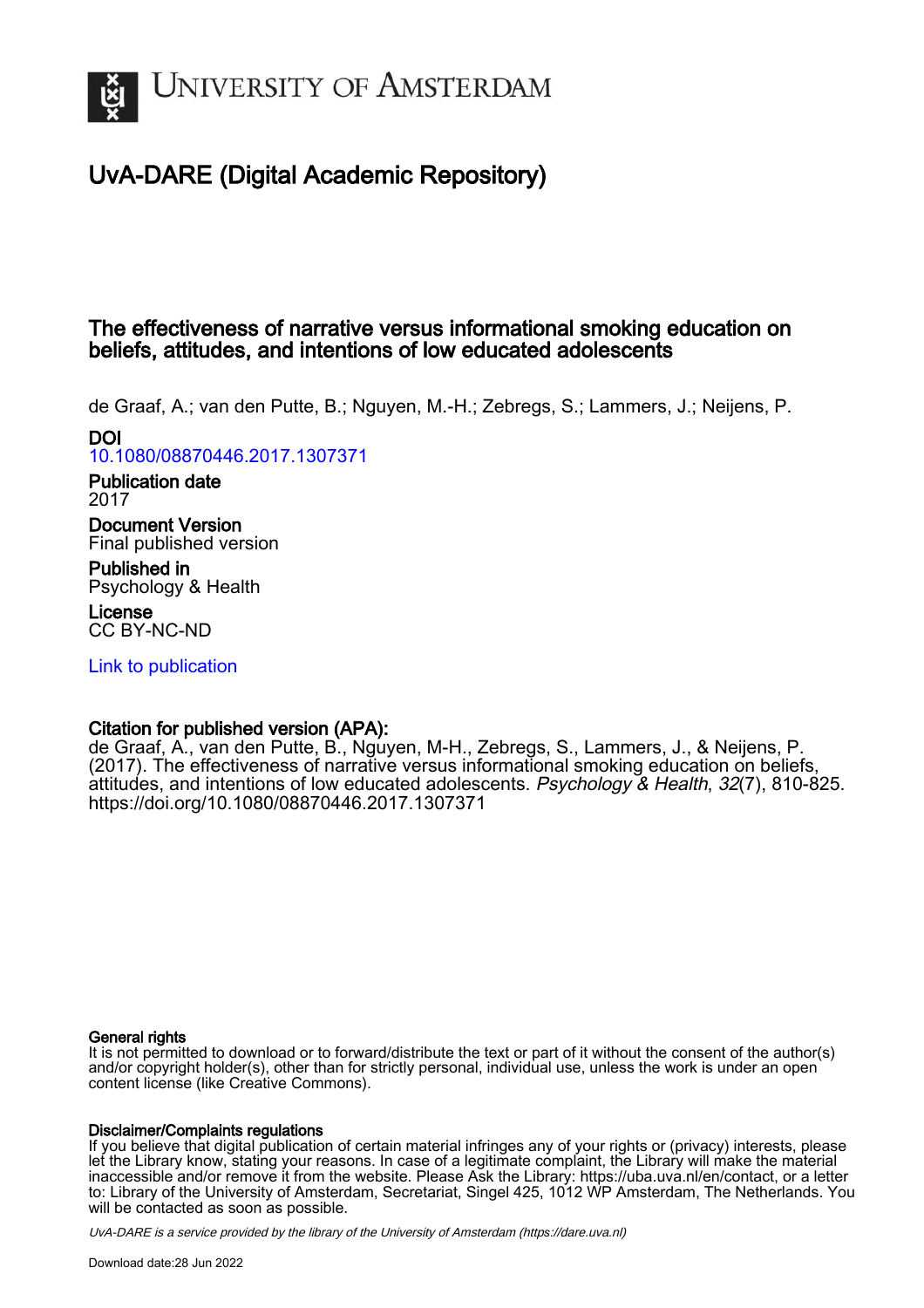

# <span id="page-1-0"></span>The effectiveness of narrative versus informational smoking education on smoking beliefs, attitudes and intentions of low-educated adolescents

Anneke de Graaf<sup>a\*</sup>, Bas van den Putte<sup>b,c</sup>, Minh-Hao Nguyen<sup>b</sup>, Simon Zebregs<sup>b</sup>, Jeroen Lammers<sup>c</sup> and Peter Neijens<sup>b</sup>

<sup>a</sup>Department of Communication and Information Studies, Radboud University Nijmegen, Nijmegen, The Netherlands; <sup>b</sup>Amsterdam School of Communication Research (ASCoR), University of Amsterdam, Amsterdam, The Netherlands; <sup>c</sup>Trimbos Institute, Netherlands Institute for Mental Health and Addiction, Utrecht, The Netherlands

(Received 10 February 2016; accepted 8 March 2017)

**Objective:** This study tests the effectiveness of narrative versus informational smoking education on smoking beliefs, attitudes and intentions of loweducated adolescents.

Design: A field experiment with three waves of data collection was conducted. Participants ( $N = 256$ ) were students who attend lower secondary education. At the first and third waves, they completed a questionnaire. At the second wave, 50.8% of the participants read a smoking education booklet in narrative form and 49.2% read a booklet in informational form. After reading, all participants also completed a questionnaire at wave 2.

Main outcome measures: Beliefs about negative consequences of smoking, attitudes towards smoking and intentions to smoke were measured.

Results: Repeated measures analyses with time as a within-subjects factor and condition as a between-subjects factor showed that beliefs about smoking were more negative at Wave 2 compared to Wave 1, irrespective of condition. However, attitudes towards smoking were more positive at Wave 3 compared to Wave 1 when participants had read the narrative version.

**Conclusion:** These results show that narrative smoking education is not more effective than informational smoking education for low-educated adolescents and can even have an unintended effect for this target group by making attitudes towards smoking more positive.

Keywords: school-based health education; narrative; smoking prevention

Even though the prevalence of smoking in Western countries has decreased over the past decades (World Health Organization, [2012](#page-16-0)), a disparity in smoking behaviour between groups with higher and lower levels of education can be identified. People with lower levels of education smoke more than their higher educated counterparts (Garrett, Dube, Trosclair, Caraballo, & Pechacek, [2011;](#page-14-0) Pampel et al., [2014](#page-15-0)). In the Netherlands, this disparity can already be seen among adolescents. Of 12- to 16-year olds in the lowest levels of secondary school, 7.4% smoke daily, compared to 0.7% of this age group

<sup>\*</sup>Corresponding author. Email: [a.degraaf@let.ru.nl](mailto:a.degraaf@let.ru.nl)

<sup>© 2017</sup> The Author(s). Published by Informa UK Limited, trading as Taylor & Francis Group.

This is an Open Access article distributed under the terms of the Creative Commons Attribution-NonCommercial-NoDerivatives License [\(http://creativecommons.org/licenses/by-nc-nd/4.0/](http://creativecommons.org/licenses/by-nc-nd/4.0/)), which permits non-commercial re-use, distribution, and reproduction in any medium, provided the original work is properly cited, and is not altered, transformed, or built upon in any way.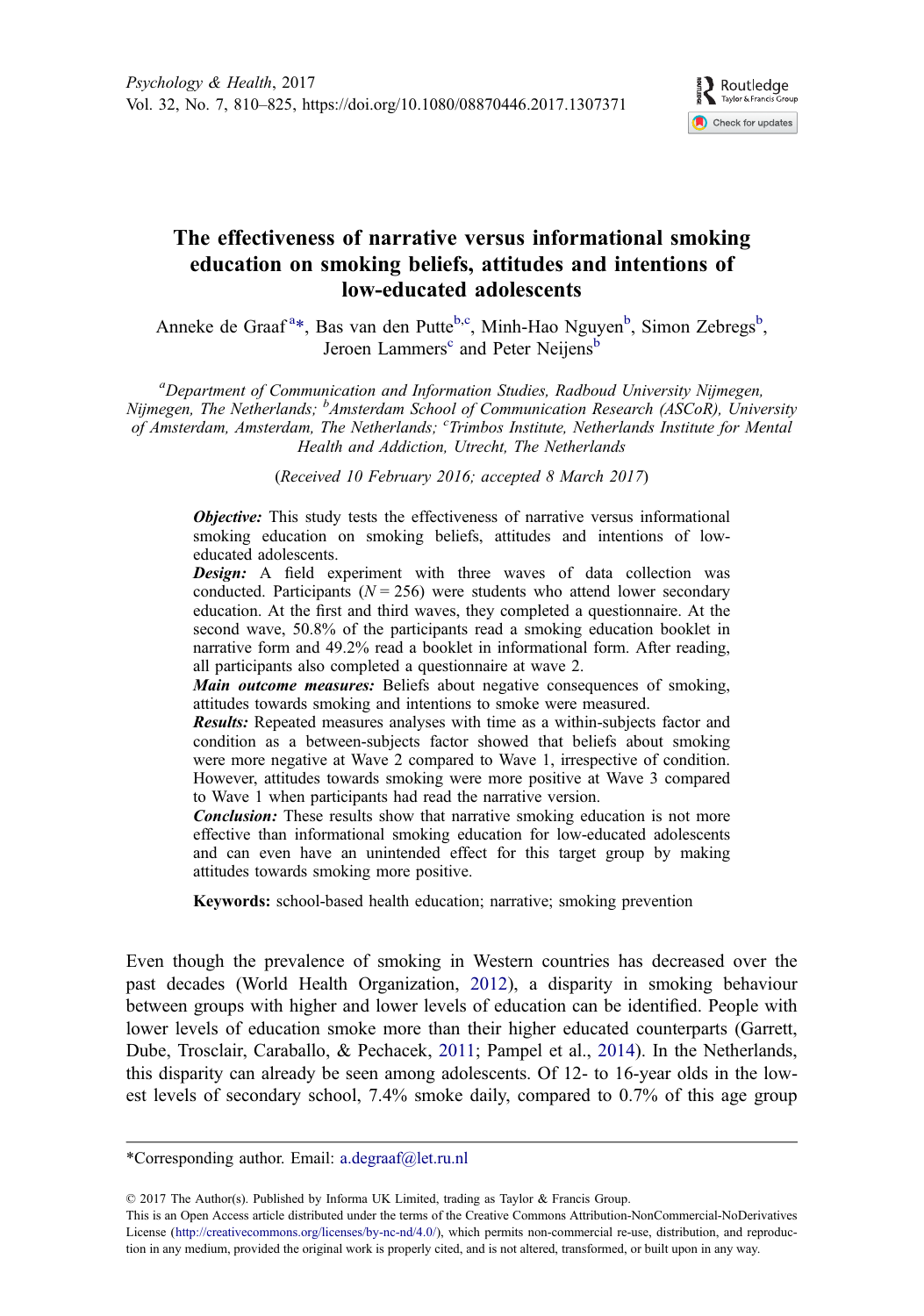<span id="page-2-0"></span>in the highest level of secondary school, which is a significant difference (Ter Bogt  $\&$ Van Dorsselaer, [2014\)](#page-16-0). One of the ways to address this issue early is to educate adolescents about smoking in secondary schools, which is an efficient way to reach large groups of adolescents (Dobbins, DeCorby, Manske, & Goldblatt, [2008\)](#page-14-0). However, several researchers suggest that the often used informational health education, which uses facts and arguments to educate recipients about the dangers of unhealthy behaviours, is possibly too difficult for disadvantaged groups (Kreuter et al., [2010](#page-14-0); Murphy, Frank, Chatterjee, & Baezconde-Garbanati, [2013](#page-15-0)). Therefore, informational smoking education may be ineffective for low-educated adolescents, who are most at risk of this unhealthy behaviour.

An alternative to informational smoking education is the use of narratives (Green, [2006](#page-14-0); Murphy et al., [2013](#page-15-0)). A narrative is defined as: 'a representation of connected events and characters that has an identifiable structure, is bounded in space and time, and contains implicit or explicit messages about the topic being addressed' (Kreuter et al., [2007](#page-14-0), p. 222). In contrast to informational messages that include factual evidence and logical reasoning to support a claim (Kreuter et al., [2007](#page-14-0); Lemal & Van den Bulck, [2010](#page-15-0)), narratives focus on specific characters and events in a particular setting (De Graaf, Sanders, & Hoeken, [2016](#page-14-0)). This makes narratives more concrete and personal, as opposed to informational messages, which are more abstract and general (Lemal  $\&$ Van den Bulck, [2010](#page-15-0)).

Narrative communication has the potential to educate recipients about health issues and increase their acceptance of health messages embedded in the narrative (Green, [2006](#page-14-0); Moyer-Gusé, [2008](#page-15-0); Slater & Rouner, [2002\)](#page-15-0). Several scholars suggest that narratives may be especially effective for disadvantaged target groups, such as groups with low educational attainment (Kreuter et al., [2010;](#page-14-0) Murphy et al., [2013](#page-15-0)). Thus, the use of narratives may be a promising strategy for educating low-educated adolescents about smoking and could contribute to reducing disparities between social groups (Murphy et al., [2013\)](#page-15-0). Given narrative's potential, our study tests whether the use of narratives makes smoking education more effective at changing low-educated adolescents' beliefs, attitudes and intentions towards smoking, than informational smoking education.

#### Smoking education in secondary schools

Previous research has tested the effectiveness of school-based smoking education programmes for general populations of adolescents in secondary school. In this research area, several reviews have been done that synthesise the results of multiple relevant studies. Ranney et al. ([2006](#page-15-0)) conducted a review of research on population- and community-based factors that influence smoking prevention and cessation among youth. They identified school-based smoking prevention programmes as one of the factors that contributed to a decrease in tobacco use in adolescents. Dobbins et al. [\(2008](#page-14-0)) have reviewed available evidence on school-based smoking prevention and concluded that smoking prevention interventions in secondary schools are effective at reducing smoking prevalence, reducing smoking initiation and reducing intentions to smoke. Although a review of long-term effects (Wiehe, Garrison, Christakis, Ebel, & Rivara, [2005\)](#page-16-0) showed no effects of smoking education programmes over periods of one year or more after the intervention, the available evidence indicates that school-based smoking programmes are effective at reducing smoking at least in the short-term, and it is likely that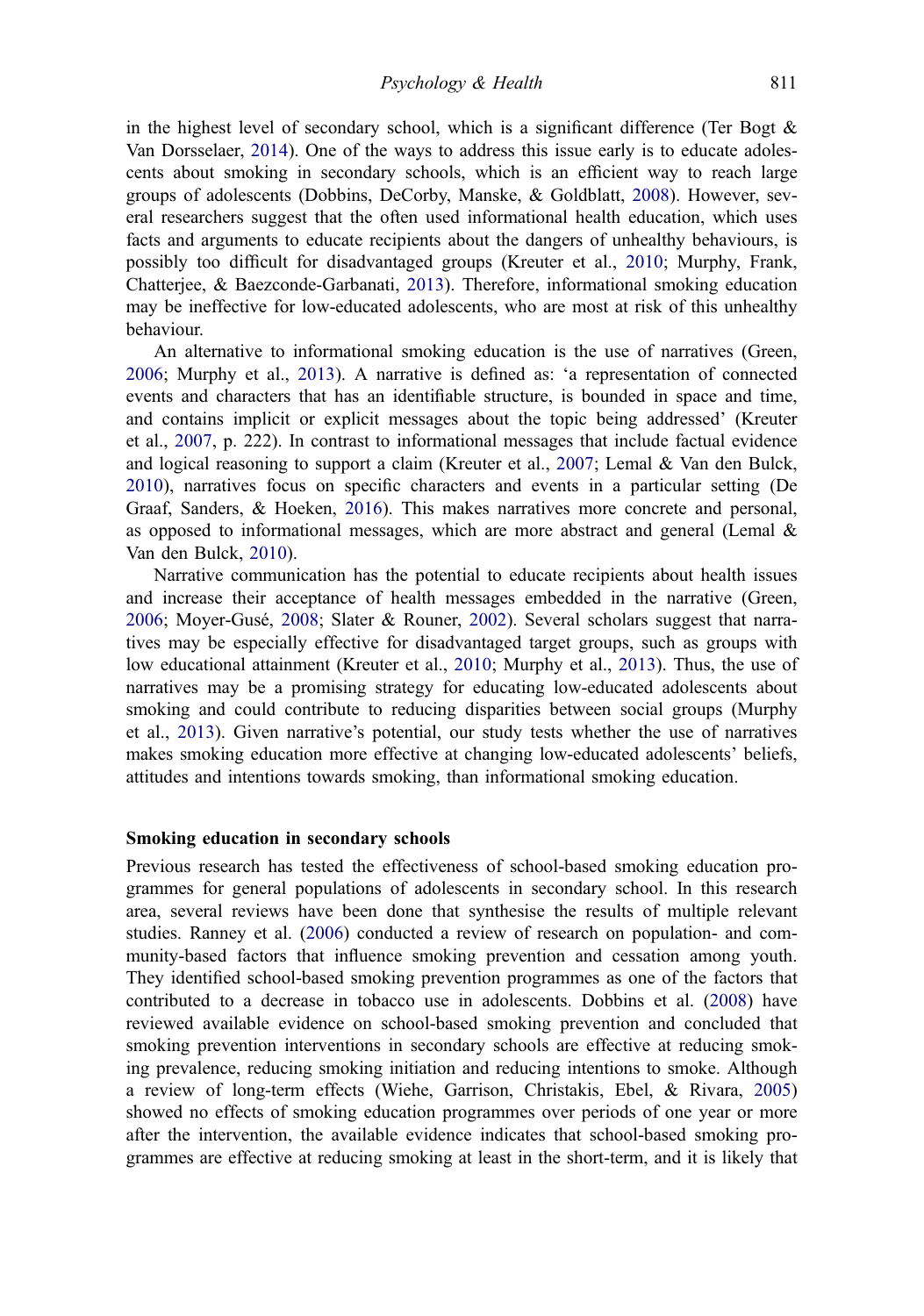<span id="page-3-0"></span>these effects can be sustained if the intervention efforts are maintained over several school years (Dobbins et al., [2008\)](#page-14-0).

To our knowledge, very few studies test the effectiveness of school-based smoking education programmes for the target group of low-educated adolescents specifically (see Chatrou, Maes, Dusseldorp, & Seegers, [1999](#page-14-0) for an exception that found no effects of the smoking prevention programme). However, it has been posited by several researchers that health education which uses an informational format, is less effective for disadvantaged, low-educated groups, because it is more difficult for them to understand abstract arguments and logical reasoning (Kreuter et al., [2010;](#page-14-0) Murphy et al., [2013](#page-15-0)). Therefore, our study compares informational smoking education to an alternative strategy that may be more comprehensible and more effective for low-educated adolescents: the use of narrative.

# Narrative versus informational health education

Narratives may have potential advantages over informational texts in educating loweducated adolescents about smoking for several reasons. First, narratives may facilitate the processing of information (Kreuter et al., [2007](#page-14-0), [2010](#page-14-0)). Narratives are a primary way we learn information from early childhood on, without any training, which makes it a natural and familiar way to comprehend messages compared to informational texts, which are processed less naturally (Graesser, Olde, & Klettke, [2002;](#page-14-0) Kreuter et al., [2010](#page-14-0)). The type of processing that narratives typically elicit has been termed 'transportation' or 'narrative engagement'. These terms refer to a process in which recipients' mental resources are focused on the narrative (Busselle & Bilandzic, [2008](#page-14-0); Green & Brock, [2000\)](#page-14-0). This means that attention is fully captured by the narrative, that emotional responses are evoked by the narrative, and that vivid mental imagery of the narrative is formed. In line with the natural, less complex nature of this type of processing, Slater ([1997\)](#page-15-0) notes that recipients often become more automatically engaged or transported in a narrative than in expository informational texts. Because loweducated adolescents have less processing capacity (Hunt, [2004](#page-14-0)), the reduced complexity of processing narratives in this way may be especially beneficial for this group (Kreuter et al., [2007\)](#page-14-0).

Transportation can lead to persuasive effects on beliefs, attitudes and intentions, through the emotions and images that are part of this type of processing (Green, [2006](#page-14-0); Green & Brock, [2002\)](#page-14-0). Because emotions can be a strong basis for attitudes (Fabrigar  $&$  Petty, [1999](#page-14-0)), the emotions evoked by a narrative may influence the attitudes they touch upon (Green, [2006](#page-14-0)). The mental imagery that is part of transportation has also been suggested to function as a motivator of effects, because beliefs can be closely linked to images (e.g. an image of a drunk-driving accident clearly conveys that drinking and driving is bad). In addition, concrete, specific images that were formed during reading the narrative are more memorable. Thus, these images are easily recalled when a relevant judgement is made (Green & Brock, [2002](#page-14-0); Zillmann, [2006](#page-16-0)).

Several previous studies have compared narrative to informational health education among disadvantaged groups that show similarities to low-educated adolescents. McQueen, Kreuter, Kalesan, and Alcaraz ([2011\)](#page-15-0) conducted a study among low-income African-American women, of whom 67% had a high-school education or less. Their results showed that a narrative video, in which health education was provided through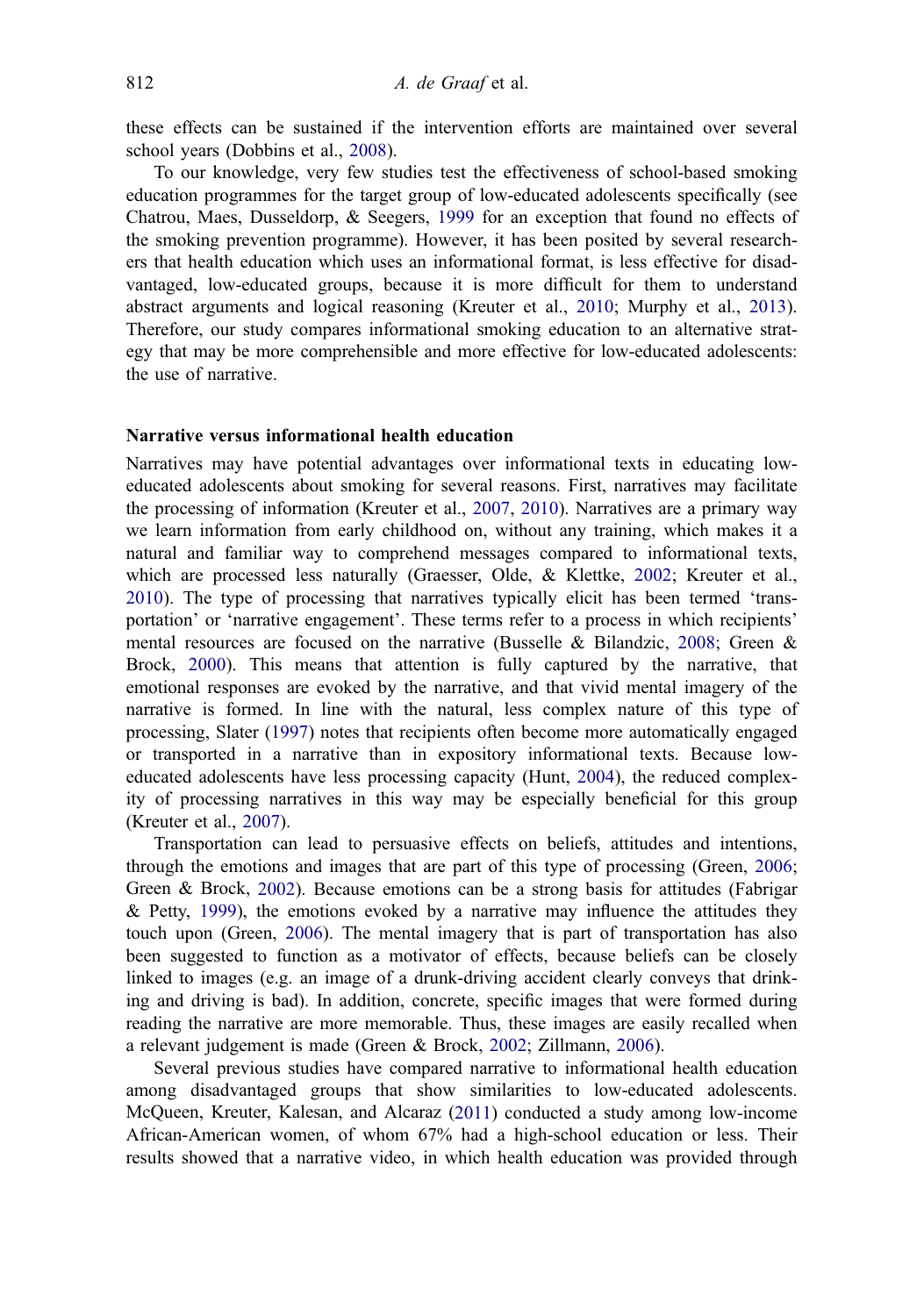<span id="page-4-0"></span>narratives of breast- cancer survivors, elicited more transportation than a contentequivalent informational video. Increased transportation in turn was related to beliefs and attitudes towards breast cancer more consistent with the message. In addition, Larkey, Lopez, Minnal, and Gonzalez ([2009\)](#page-15-0) recruited Latina women in the United States, of whom 87% had a high-school education or less. Their results showed that a storytelling intervention on colorectal cancer, in which a story was read to participants by a health educator from a script, led to higher intention to screen for colorectal cancer than a non-narrative risk tool. Unfortunately, transportation was not measured in this study. Finally, Murphy et al. ([2013\)](#page-15-0) targeted Mexican American women with a film on cervical cancer screening. In this study, transportation was measured. The results showed that these women had more knowledge about cervical cancer and more positive attitudes towards screening after watching the narrative film than after watching the non-narrative, informational film. In addition, transportation into the narrative film was related to knowledge. On the basis of these studies, we expect similar results for loweducated adolescents.

H1: Transportation (i.e. attention, emotion and imagery) mediates effects of narrative smoking education on beliefs, attitudes and intentions towards smoking, such that narrative smoking education elicits more transportation than informational smoking education, which in turn makes beliefs, attitudes and intentions towards smoking more negative.

Another reason why narratives are expected to be more effective than informational smoking education is by reducing resistance to the message (Kreuter et al., [2007](#page-14-0); Moyer-Gusé, [2008\)](#page-15-0). Narratives may overcome low-educated adolescents' resistance against anti-smoking messages by reducing counterarguing and increasing acceptance of the message (Dal Cin, Zanna, & Fong, [2004;](#page-14-0) Moyer-Gusé, [2008\)](#page-15-0). Compared to informational texts that include explicit messages (e.g. smoking is bad for your health), narratives typically include more subtle, implicit messages (e.g. my uncle got sick and died from smoking). Claims and arguments need to be inferred from the events and actions of characters. Such claims and arguments are less likely to be counterargued, because it is harder to refute a character's specific experience than general expository information (Dal Cin et al., [2004](#page-14-0); Green & Brock, [2002\)](#page-14-0). In addition, implicit messages likely make it less clear to readers of narratives that the text is intended to influence them compared to explicit, informational messages (Dal Cin et al., [2004;](#page-14-0) Green, [2006](#page-14-0)). A lack of awareness of persuasive intent has been shown to lower resistance against acceptance of the message and result in less counterarguing (Petty & Cacioppo, [1986](#page-15-0); Quinn & Wood, [2004\)](#page-16-0).

In addition, it has been suggested that narratives not only decrease negative thoughts about the implicit message, but can also increase positive thoughts about this message, especially when characters are liked (Dal Cin et al., [2004](#page-14-0)). When liked characters choose actions and experience events as a consequence, recipients likely have thoughts in line with this chain of events, which support the implicit claims and arguments embedded in the narrative content and can thus be termed pro-arguing. It is important to note that pro-arguing refers to thoughts which are positive in the sense that they are in line with the message, even though they need not necessarily have a positive valence. For instance, pro-arguing of smoking education materials consists of negative thoughts about smoking, because the message of smoking education is that smoking is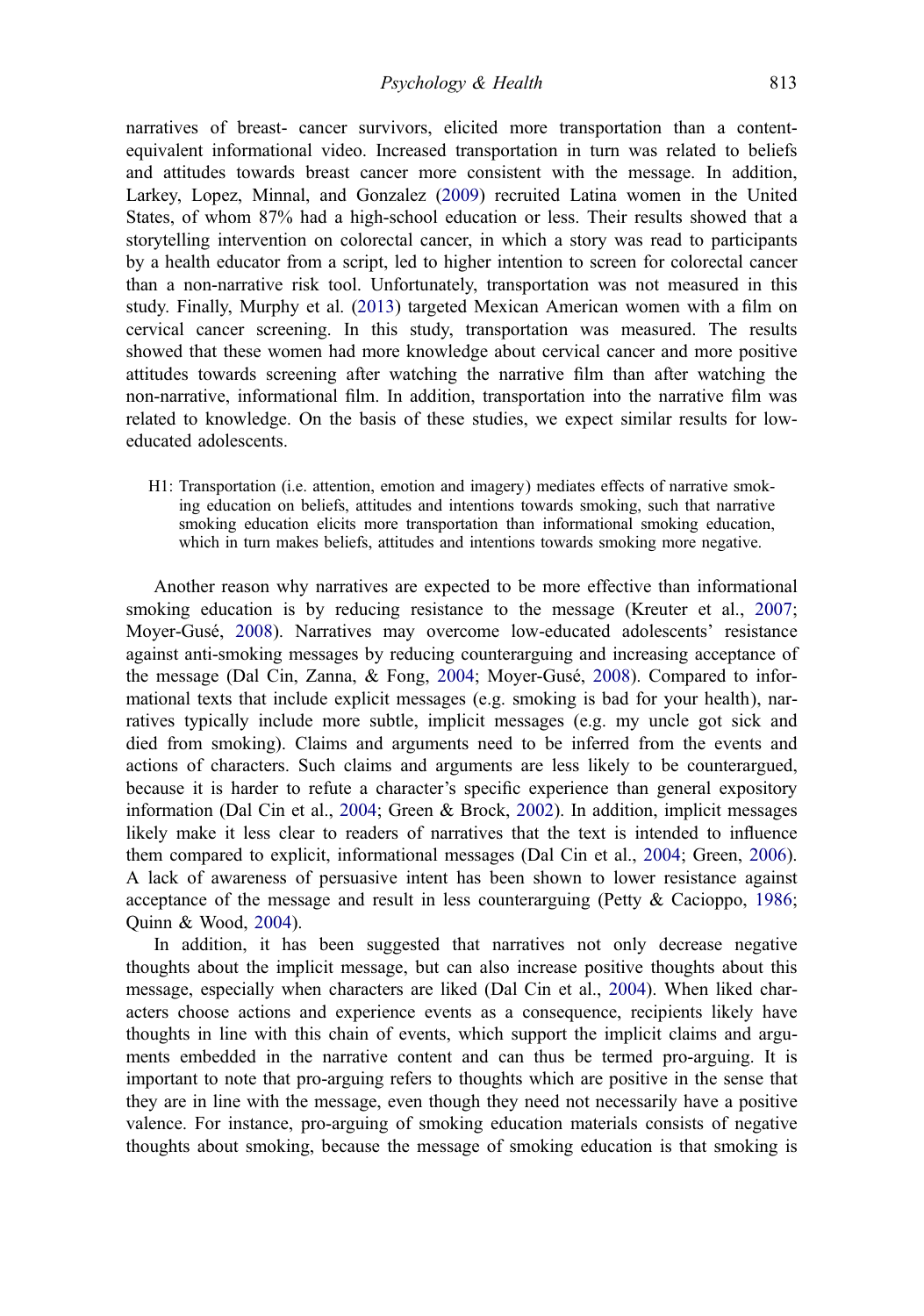<span id="page-5-0"></span>bad. Such thoughts which are in line with the message increase the overall favorability of thoughts regarding the message, which can be seen as a sign of reduced resistance (Wegener, Petty, Smoak, & Fabrigar, [2004](#page-16-0)). In turn, the less resistance recipients experi-ence, the more accepting they become of the message (Dal Cin et al., [2004;](#page-14-0) Petty  $\&$ Cacioppo, [1986](#page-15-0)). Therefore, our second hypothesis is:

H2: Reduced resistance (i.e. less counterarguing and more pro-arguing) mediates effects of narrative smoking education on beliefs, attitudes and intentions towards smoking, such that narrative smoking education elicits less resistance than informational smoking education, which in turn makes beliefs, attitudes and intentions towards smoking more negative.

# Method

# **Overview**

A field experiment with a 2 (between: narrative versus informational)  $\times$  3 (within: Wave 1, Wave 2, Wave 3) design was conducted. At Wave 1, baseline measures were collected for beliefs, attitudes and intentions towards smoking. In addition, background information, such as demographics, was measured. At Wave 2, which took place approximately four weeks after Wave 1, participants were exposed to a smoking education booklet with either a narrative text or an informational text. Immediately after reading the educational booklet, beliefs, attitudes and intentions were measured again. In addition, transportation (i.e. attention, emotion and imagery) and reduced resistance (i.e. less counterarguing and more pro-arguing) were measured at Wave 2. At Wave 3, which took place approximately four weeks after Wave 2, beliefs, attitudes and intentions were measured again.

# **Participants**

Participants were high-school students in the second year of the lowest levels of secondary education in the Netherlands. We included pre-vocational schools and selected classes within these schools in which most students received additional support to obtain a diploma (Leerwegondersteunend Onderwijs [Supported Education], LWOO). In addition, we selected practical schools, which prepare students for low-skilled jobs for which no diploma is needed (Praktijkonderwijs [Practical Education], PrO). For students to get accepted to this type of education, they have to meet several criteria. First, students at LWOO should have an IQ-score between 75 and 90. Students at PrO should have an IQ-score between 60 and 75. Second, for both types of education students should be behind multiple years in primary- school skills, like reading and mathematics (Rijksoverheid, [n.d.a](#page-15-0), [n.d.b](#page-15-0)).

# **Materials**

Two versions of printed smoking education materials were constructed, based on existing materials from the 'Healthy School and Drugs' programme, produced by the Trimbos Institute, the Dutch national institute for mental health and addiction.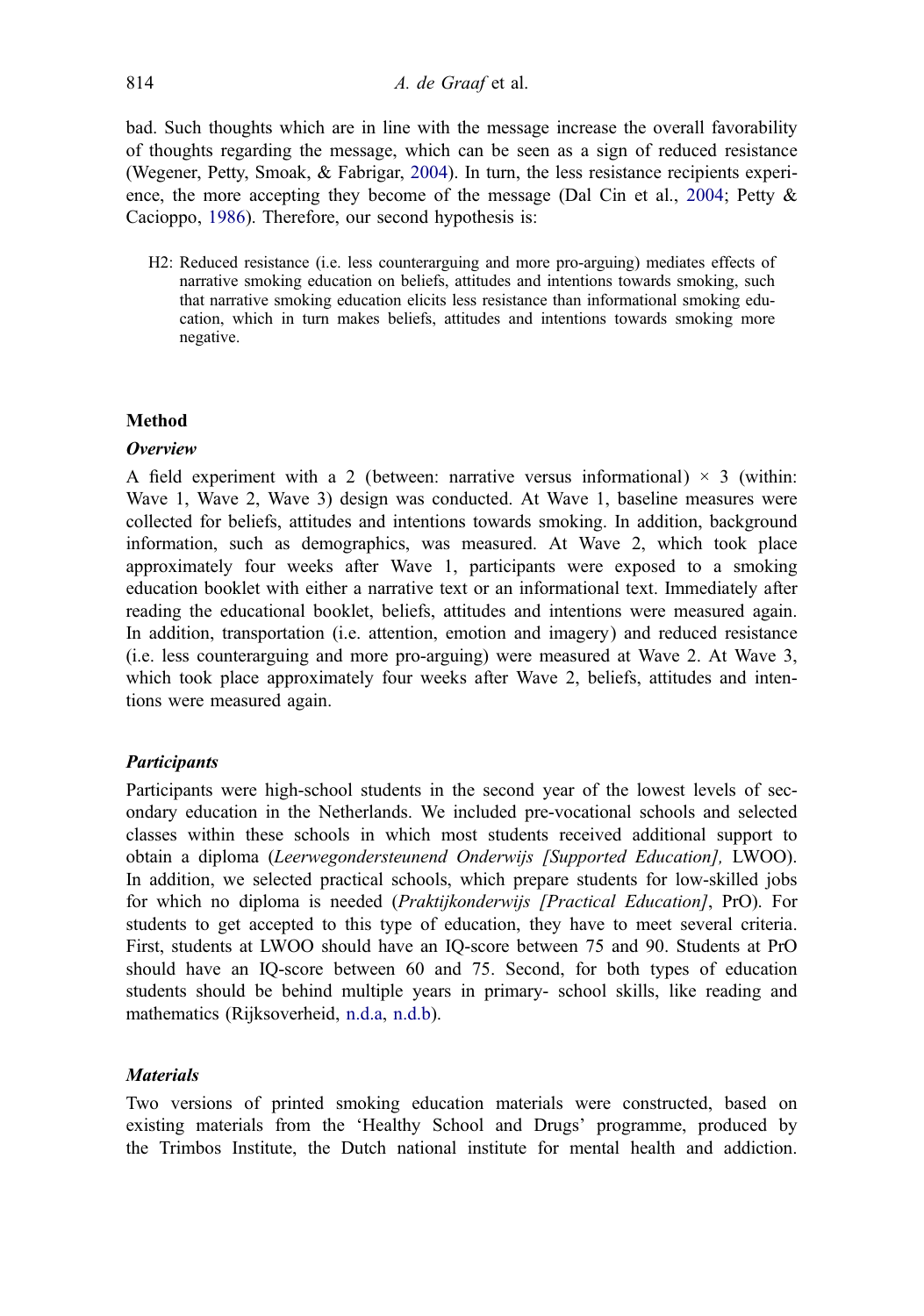<span id="page-6-0"></span>This programme is used in 75% of Dutch secondary schools (Malmberg et al., [2014](#page-15-0)). Adaptations of the material were produced in cooperation with the designers of the Trimbos Institute who developed the original materials. The adapted materials contained short texts in either narrative form or informational form about consequences of smoking, like shortness of breath and addiction. In the narrative condition, this information was embedded in a story about three adolescents, who experienced these consequences of smoking (e.g. Jayden – who smokes – stops after playing soccer for 5 minutes, because he is short of breath). In the informational condition, the same consequences were presented in the form of general facts (e.g. if you smoke, you will get short of breath). Because a narrative adds background and detail to the information, the narrative version was longer (589 words) than the informational version (300 words). We have kept the information about smoking in the booklets as comparable as possible by including all the consequences of smoking that were mentioned in the informational version in the narrative version (and no more consequences than that).

We have randomly assigned complete classes to the narrative or the informational condition by means of a sealed envelope procedure. During the randomisation procedure 26 identical looking envelopes were prepared, half of which contained the name of one of the conditions and the other half the name of the other condition. These envelopes were shuffled thoroughly and one envelope was assigned to each of the classes without knowing which condition it contained. Thus, all students in the same class were exposed to either the narrative or the informational smoking education booklet. This was done to avoid students noticing the different versions. Participants in both conditions received a booklet with one of the versions of the texts. In addition, the booklets contained pictures and exercises, like circling words that were associated with smoking. This was done because these exercises were part of the original Trimbos' materials, thus increasing ecological validity.

#### Procedure

The study was conducted in a classroom setting. A researcher gave instructions for answering the questionnaire to the participants. It was emphasised that answers would be handled anonymously and that the students should fill in the questionnaire individually. Then, the researcher handed out the questionnaires to the students. The questionnaire at Wave 1 took approximately 20 min to complete. At Wave 2, participants read a booklet about smoking education in either narrative or informational form. Immediately after reading the booklet, participants filled out the questionnaire. The total procedure at Wave 2 took approximately 30–40 min. The procedure at Wave 3 was the same as at Wave 1. Questionnaires from the different waves were merged on the basis of the students' birth date combined with the class they were in (and sometimes their gender). It was expected that they would reliably be able to remember this code. The researchers in the class noted that the dates would not be connected to the students' names. In the few cases where there were two students in one class with the same birth date (and gender), the researchers provided an extra code that was easy to remember.

Two weeks prior to the study, parents received a letter in which they were informed about the topic and goal of the study. If they did not want their child to participate in the study, they could hand in a signed form at the school. In this case, the child did not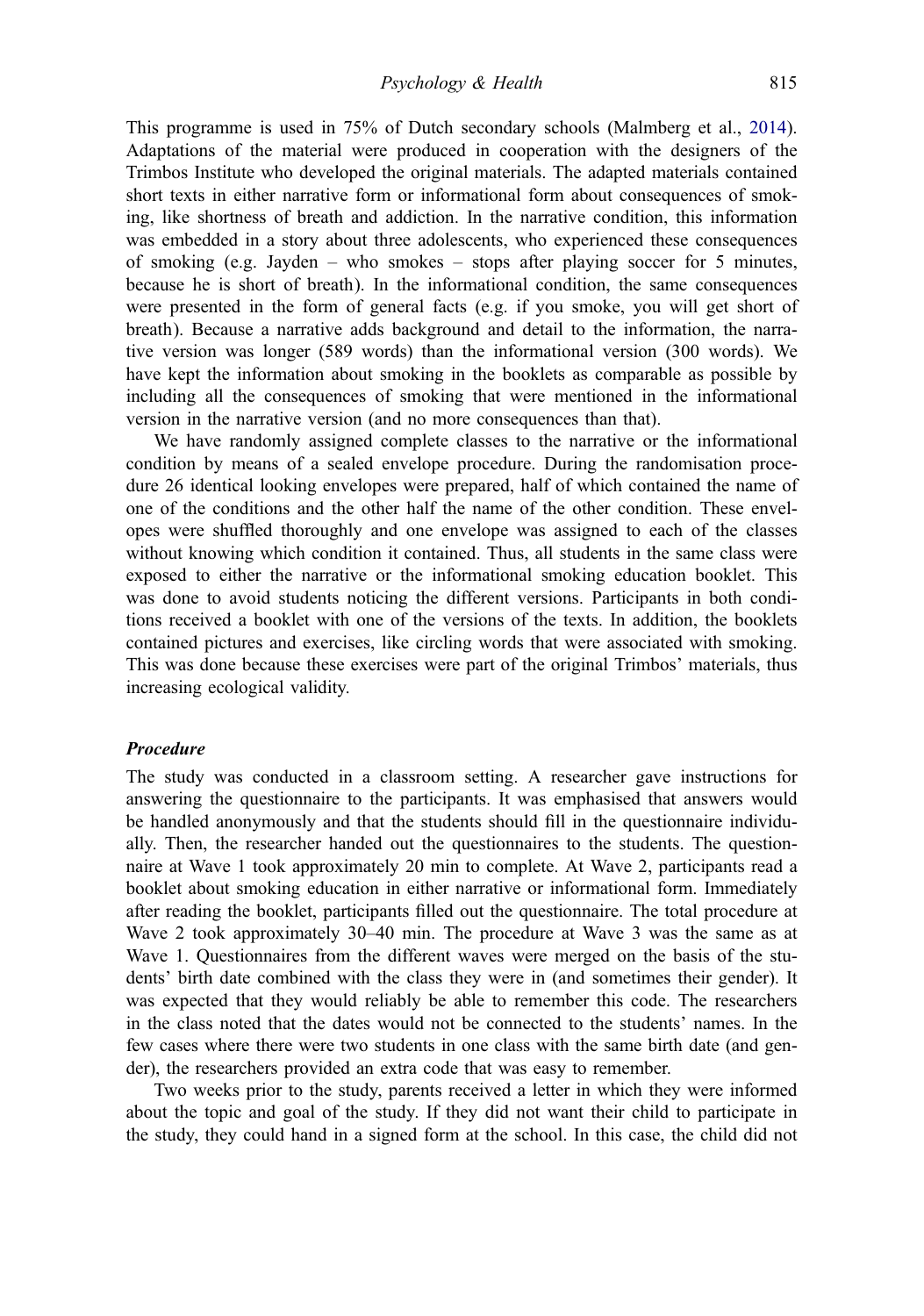<span id="page-7-0"></span>participate in the study. This passive consent procedure was approved by the institutional review board of the university with which the researchers are affiliated.

#### **Measures**

Beliefs, attitudes and intentions towards smoking were measured as persuasion variables. Beliefs were measured by seven items, for example 'Smoking can damage your lungs', measured on a four-point scale ranging from no, definitely not to yes, definitely. Research has shown that it is best to use four response options in questionnaires for children (Borgers, Hox, & Sikkel, [2004\)](#page-13-0). The beliefs scale was composed by taking the mean of the items (Cronbach's  $\alpha$  T1 = .62, T2 = .70, T3 = .75). Attitude was measured with five items, following the stem 'I find smoking ...' measured on a four-point scale ranging from, for example, very negative to very positive, or very unwise to very wise. The attitude scale was composed by taking the mean of the items (Cronbach's  $\alpha$ )  $T1 = .85$ ,  $T2 = .89$ ,  $T3 = .91$ ). Finally, intention was measured with three items, for example 'Do you plan to smoke in the next month?', measured on a four-point scale ranging from *no*, *definitely not* to *yes, definitely*. The intention scale was composed by taking the mean of the items (Cronbach's  $\alpha$  T1 = .95, T2 = .94, T3 = .95). All items in the questionnaire contained no difficult words or complex grammatical constructions in Dutch (De Leeuw, Borgers, & Smits, [2004](#page-14-0)).

Three dimensions of transportation were measured: attention to the text, emotion and imagery. All items were measured on a four-point scale ranging from no, not at all to yes, very much. Attention to the text was measured with two items, such as: 'My attention was completely focused on the text' (Pearson's  $r = .66$ ). The attention scale was composed by taking the mean of the two items  $(M = 3.01, SD = .86)$ . Emotion was measured with one item, namely: 'The text evoked emotions in me'  $(M = 1.45$ ,  $SD = .75$ ). Finally, imagery while reading the booklet was measured with one item, namely: 'While I was reading the text, I saw before my eyes what was described in the text'  $(M = 2.18, SD = 1.02)$ . One-item measures were used to limit the length of the questionnaire in light of the limited attention span of our adolescent target group (Borgers, De Leeuw, & Hox, [2000](#page-14-0)).

Two dimensions of resistance to the message were measured. First, counterarguing the anti-smoking message while reading the booklet was measured with one item, namely: 'While I was reading the text, I thought of the positive sides of smoking'  $(M = 1.51, SD = .78)$ . Second, pro-arguing the anti-smoking message while reading the booklet was measured with one item, namely: 'While I was reading the text, I thought of the negative sides of smoking'  $(M = 2.51, SD = 1.10)$ .

As an indication of identification with the characters in the narrative version, we included two questions about identification with the characters for this condition only, for instance 'I liked Jayden, Marco and Sharon' (based on Murphy et al., [2013\)](#page-15-0). The mean score for the scale of two items (Cronbach's  $\alpha$  = .73) was 2.51 (SD = .86) on a four-point scale, indicating a level of identification around the midpoint of the scale. Because these questions were only answered by the participants who had read the narrative version, no comparisons could be made for identification.

Finally, background variables were measured like gender, age and experience with smoking.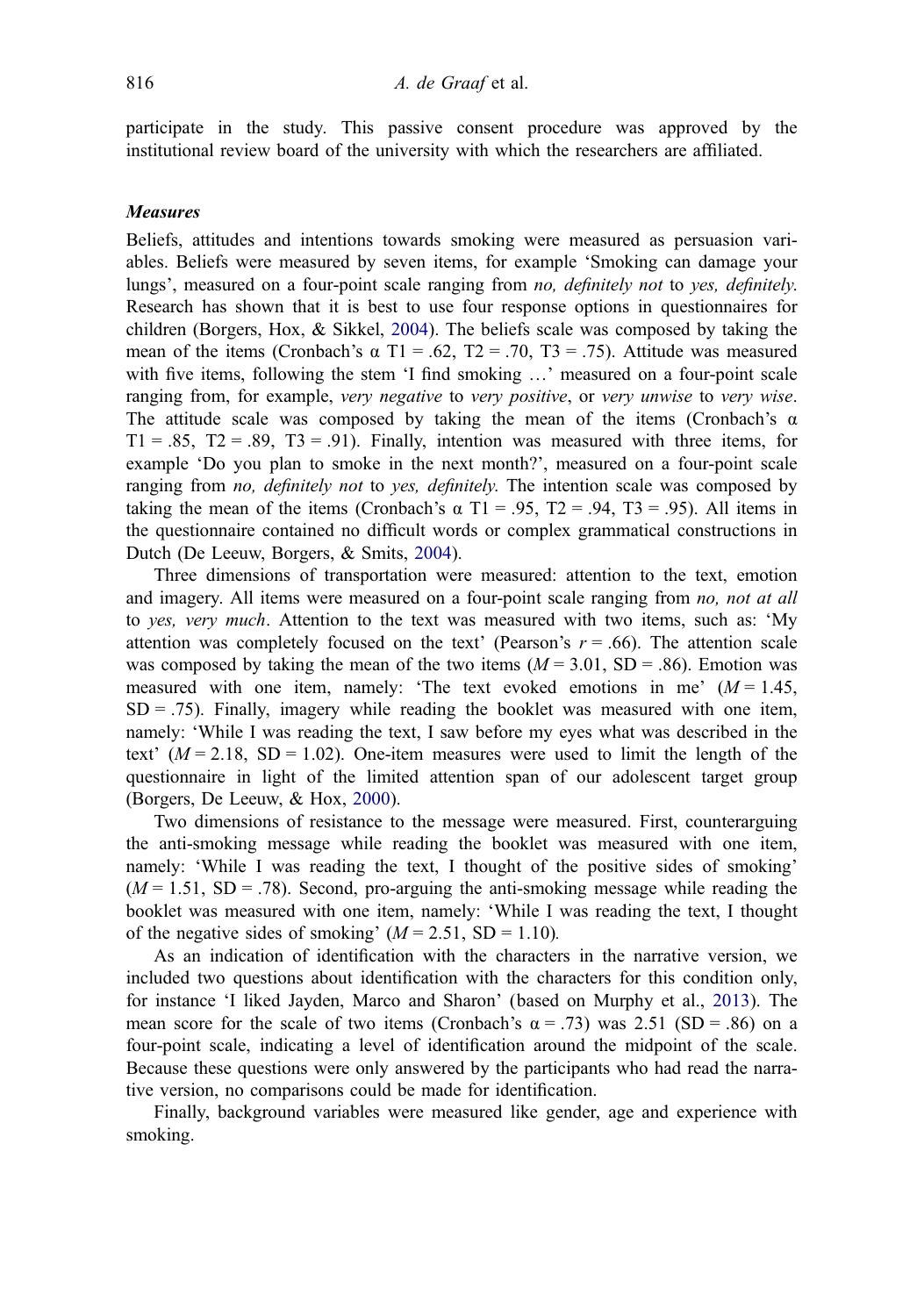# Results

### Participant characteristics

At Wave 1, 326 second year students, recruited from 14 high schools (7 LWOO; 7 PrO) in The Netherlands, participated in the study. Of these students, 292 (89.6%) participated again at Wave 2. At Wave 3, 256 students (78.5% of students in Wave 1) who had completed the two prior waves also completed the final questionnaire. The main reason for participants dropping out was due to absence on the day of data collection at the school because of illness or gaining work experience. The final sample for analysis thus consisted of 256 participants. Approximately half of these participants (50.8%) were assigned to the narrative condition and the other half (49.2%) were assigned to the informational condition.

Of the final sample, 152 were boys (59.4%) and 112 attended PrO (43.8%). The mean age of the participants was  $14.3$  (SD = 0.55), ranging from 13 to 16 years at the beginning of this study. A majority consisting of 179 students (71.3%) was born in The Netherlands themselves as well as both their parents. The largest group of other students (7.6%) had origins in Morocco or Turkey. With regard to religion, 108 students (42.2%) reported that they were not religious, while the largest groups of other students were Christian (36.5%) and Muslim (12.9%). At Wave 1, 213 (83.2%) students reported that they had not smoked cigarettes in the past month, while the remaining students  $(15.6\%)$  smoked an average of 4.22 (SD = 6.34) cigarettes per day on 12.90  $(SD = 13.00)$  days in the past month.

Participants who dropped out at Wave 2 or Wave 3 did not significantly differ from participants who remained in the sample on gender  $(\chi^2(1) = 3.06, p = .080)$  and age  $(t(320) = 1.79, p = .075)$ , and there was no difference in the number of days they had smoked in the last month before Wave 1 (t(319) = −.34,  $p = .73$ ). In addition, the number of participants who dropped out did not significantly differ between conditions  $(\chi^2$  (1) = 1.46, p = .29), indicating that the version of the smoking education booklet did not influence the dropout rate. Also, no indications of selective attrition based on participant characteristics were found. We conducted logistic regressions predicting dropout from participant characteristics, condition and their interactions (gender:  $\chi^2$  (3)  $= 4.47, p = .22, R<sup>2</sup> = .014$  (Cox & Schnell); age:  $\chi^2$  (3) = 4.70, p = .20,  $\overline{R^2}$  = .014 (Cox & Schnell); number of days smoked:  $\chi^2$  (3) = .91,  $p = .82$ ,  $R^2 = .003$  (Cox & Schnell)). Results showed no interaction between gender and condition  $(B = -.54, S.E. = .55,$  $p = .32$ ), no interaction between age and condition ( $B = .48$ , S.E. = .46,  $p = .29$ ) and no interaction between number of days they had smoked in the last month and condition  $(B = -.009, S.E. = .045, p = .84)$  on dropout.

#### Main analyses

Prior to addressing the hypotheses, we first tested whether narrative smoking education is more effective than informational smoking education on making beliefs, attitudes and intentions towards smoking more negative among low-educated adolescents. We conducted repeated measures analyses with time as a within-subjects factor (Wave 1, Wave 2, Wave 3), and condition (narrative, informational) as a between-subjects factor. Table [1](#page-9-0) presents mean scores and standard deviations for beliefs, attitudes and intentions by time and condition. To establish an effect of condition in a repeated measures design, it is necessary to test the interaction between time wave and condition, because we expect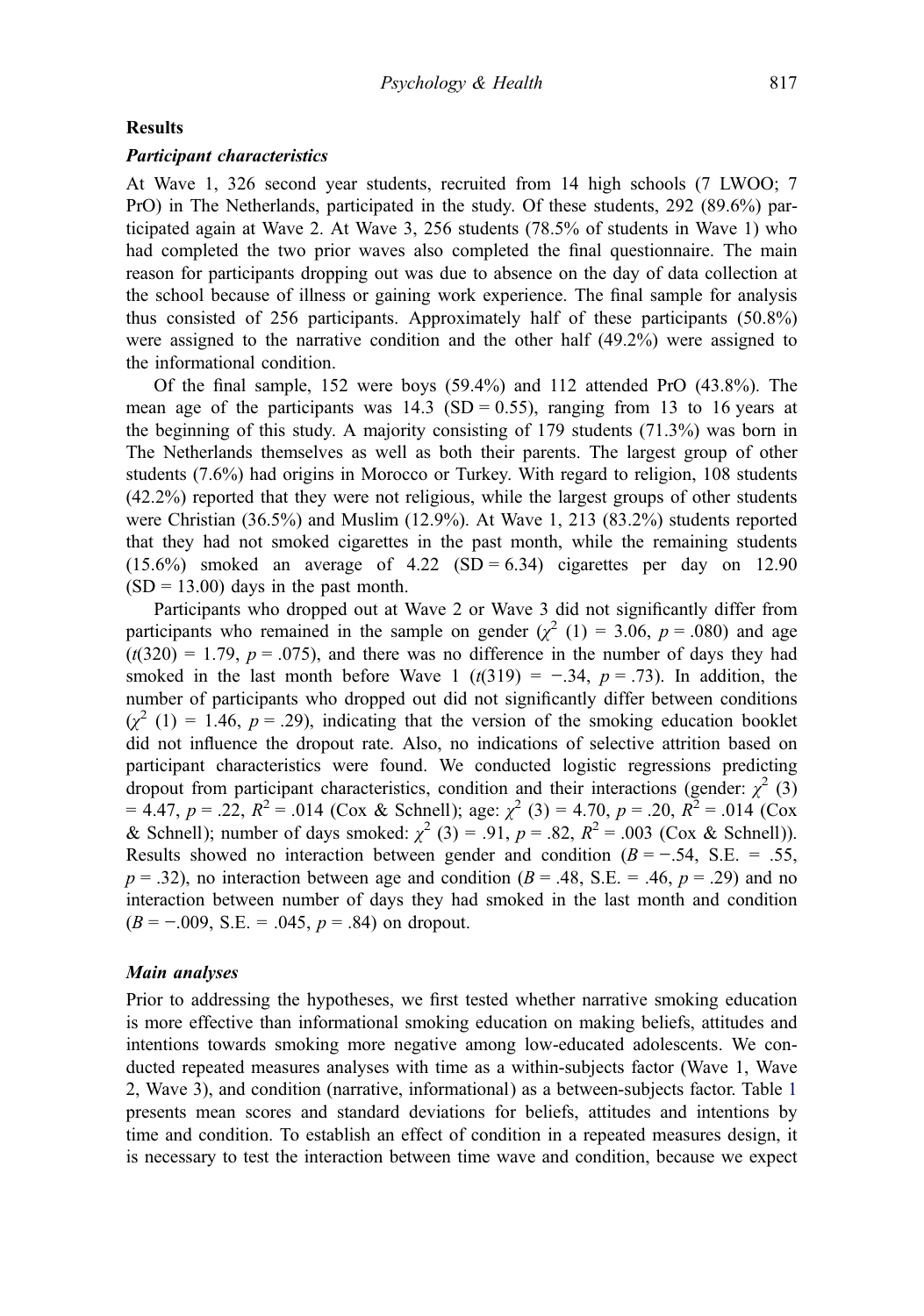|                          | Narrative    | Informational |
|--------------------------|--------------|---------------|
| Beliefs T1               | 3.55(.36)    | 3.60(.34)     |
| Beliefs T <sub>2</sub>   | 3.63(0.40)   | 3.72(0.35)    |
| Beliefs T <sub>3</sub>   | 3.57(0.44)   | 3.66(.38)     |
| Attitude T1              | 1.41(0.53)   | 1.36(0.49)    |
| Attitude T <sub>2</sub>  | 1.48 $(.62)$ | 1.33(0.56)    |
| Attitude T3              | 1.54(0.70)   | 1.34(0.54)    |
| Intention T1             | 1.51(0.81)   | 1.31(64)      |
| Intention T <sub>2</sub> | 1.52(0.81)   | 1.38(0.75)    |
| Intention T3             | 1.55(.81)    | 1.40(0.75)    |

<span id="page-9-0"></span>Table 1. Mean scores and standard deviations for beliefs, attitudes and intentions by time and condition.

Note: Bold script indicates a significant difference between waves.

that the difference between time waves is greater in the narrative condition (more negative beliefs, attitudes and intentions towards smoking after reading this version) than in the informational condition. A repeated measures analysis showed no interaction effect between time and condition on beliefs  $(F(2, 250) = .28, p = .75)$ . This means that we found no difference between conditions in the effect over time on beliefs. The main effect of time wave was significant  $(F(2, 250) = 9.06, p < .001, \eta^2 = .068)$ , such that beliefs at Wave 2 were slightly more negative than beliefs at Wave 1, whereas beliefs at Wave 3 did not differ from either Wave 2 or Wave 1. However, this was not dependent on whether the narrative or informational version was read.

For attitude, a significant interaction between time and condition emerged  $(F(2, 250) = 3.15, p = .044, \eta^2 = .025)$ , which means that a difference was found between the conditions in the effect over time. Pairwise comparisons showed that, contrary to expectations, in the narrative condition, attitudes towards smoking were slightly more positive at Wave 3 compared to Wave 1 ( $p = .017$ ), whereas attitudes at Wave 2 did not differ from either wave. In the informational condition, there were no differences between the waves. The analyses showed no main effect of time waves  $(F(2, 250) = 1.37, p = .18).$ 

Finally, a repeated measures analysis showed neither an interaction effect of time and condition  $(F(2, 248) = .53, p = .59)$  nor a main effect of time wave on intention to smoke  $(F(2, 248) = 1.67, p = .19).$  $(F(2, 248) = 1.67, p = .19).$  $(F(2, 248) = 1.67, p = .19).$ <sup>1</sup>

To test H1 that transportation mediates effects of narrative (vs. informational) smoking education on beliefs, attitudes and intentions towards smoking, it first needs to be established whether there is an effect of the narrative education on transportation (i.e. attention, emotion and imagery). T-tests revealed that no differences were found between the narrative and the informational version for attention  $(t(249) = .49, p = .62)$ , emotion ( $t(249) = .065$ ,  $p = .98$ ) and imagery ( $t(250) = .96$ ,  $p = .34$ ). Therefore, hypothesis 1 is rejected.

To test H2 that reduced resistance mediates effects of narrative (vs. informational) smoking education on beliefs, attitudes and intentions towards smoking, we first need to establish whether there is an effect of the narrative education on reduced resistance (i.e. less counterarguing and more pro-arguing). A t-test showed no difference between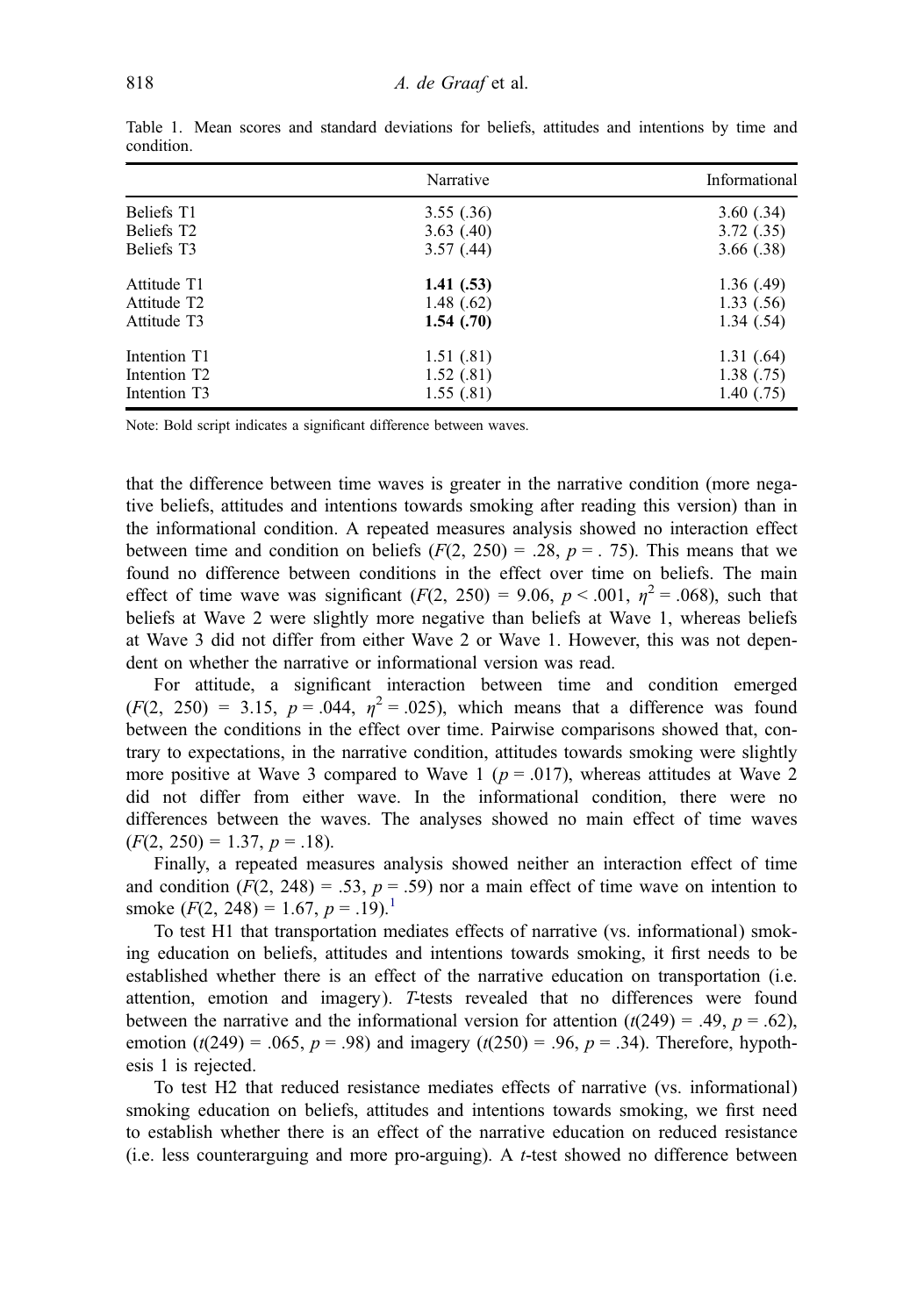<span id="page-10-0"></span>the narrative and the informational version for counterarguing ( $t(250) = .40$ ,  $p = .69$ ). However, we did find a difference between the versions for pro-arguing  $(t(246) = 3.08$ ,  $p = .002$ ,  $n^2 = .035$ ). Contrary to expectations, the narrative smoking education  $(M = 2.27, SD = 1.08)$  evoked less pro-arguing than the informational smoking education ( $M = 2.69$ , SD = 1.09). Therefore, hypothesis 2 is rejected.

# Additional post hoc analyses

Additional analyses were conducted in order to assess whether the unexpected effect of condition on pro-arguing may be responsible for the unexpected effect on attitude. In line with the repeated measures analysis for attitude presented above, t-tests show significant differences between the participants in the narrative condition and the participants in the informational condition at Wave 2 ( $t(252) = 2.13$ ,  $p = .038$ ) and Wave 3 (t(252) = 2.62,  $p = .012$ ) (and not at Wave 1 (t(252) = .96,  $p = .34$ ). Participants who had read the narrative had more positive attitudes towards smoking at T2 and T3 than participants who had read the informational booklet (see Table [1](#page-9-0) for means and standard deviations). To test the possibility that these effects on participants' attitude towards smoking are explained by the effect of condition on pro-arguing, bootstrapping procedures were performed using the INDIRECT macro developed by Preacher and Hayes ([2008\)](#page-15-0) to assess whether condition had an indirect effect on attitude through pro-arguing. This analysis showed that the indirect effect through pro-arguing is significant, though small, for attitude at Wave 2 ( $B = -0.04$ ,  $SE = 0.02$ , 95% CI =  $[-.0830, -.0123]$  and Wave 3  $(B = -.02, SE = .01, 95\% \text{ CI} = [-.0637, -.0034]$ .

#### **Discussion**

#### Conclusion

This study aimed to compare the effectiveness of narrative and informational smoking education on smoking beliefs, attitudes and intentions of low-educated adolescents. Our results indicate that narratives are not more effective than informational texts on these outcomes. Although beliefs seem to have been influenced by the smoking education booklets because at the immediate posttest, beliefs were slightly more negative than at baseline, this effect did not differ between the conditions (narrative or informational). For attitudes, an unexpected effect of the narrative condition was found. Participants' attitudes towards smoking were more positive four weeks after reading the narrative version, compared to baseline. Even though this effect is small, it can be seen as a boomerang effect, because smoking education is intended to make attitudes towards smoking more negative. Neither version had an effect on the intention to smoke. Thus, it can be concluded that narratives either have no advantage over informational smoking education or even a small disadvantage by having an effect contrary to the intended effect of smoking education on low-educated adolescents.

Hypothesis 1 about transportation as a mediator of narrative (vs. informational) smoking education on beliefs, attitudes and intentions towards smoking, is rejected because we found no effect of the narrative version on transportation. Hypothesis 2 about reduced resistance as a mediator of effects of narrative (vs. informational) smoking education on beliefs, attitudes and intentions towards smoking, is also rejected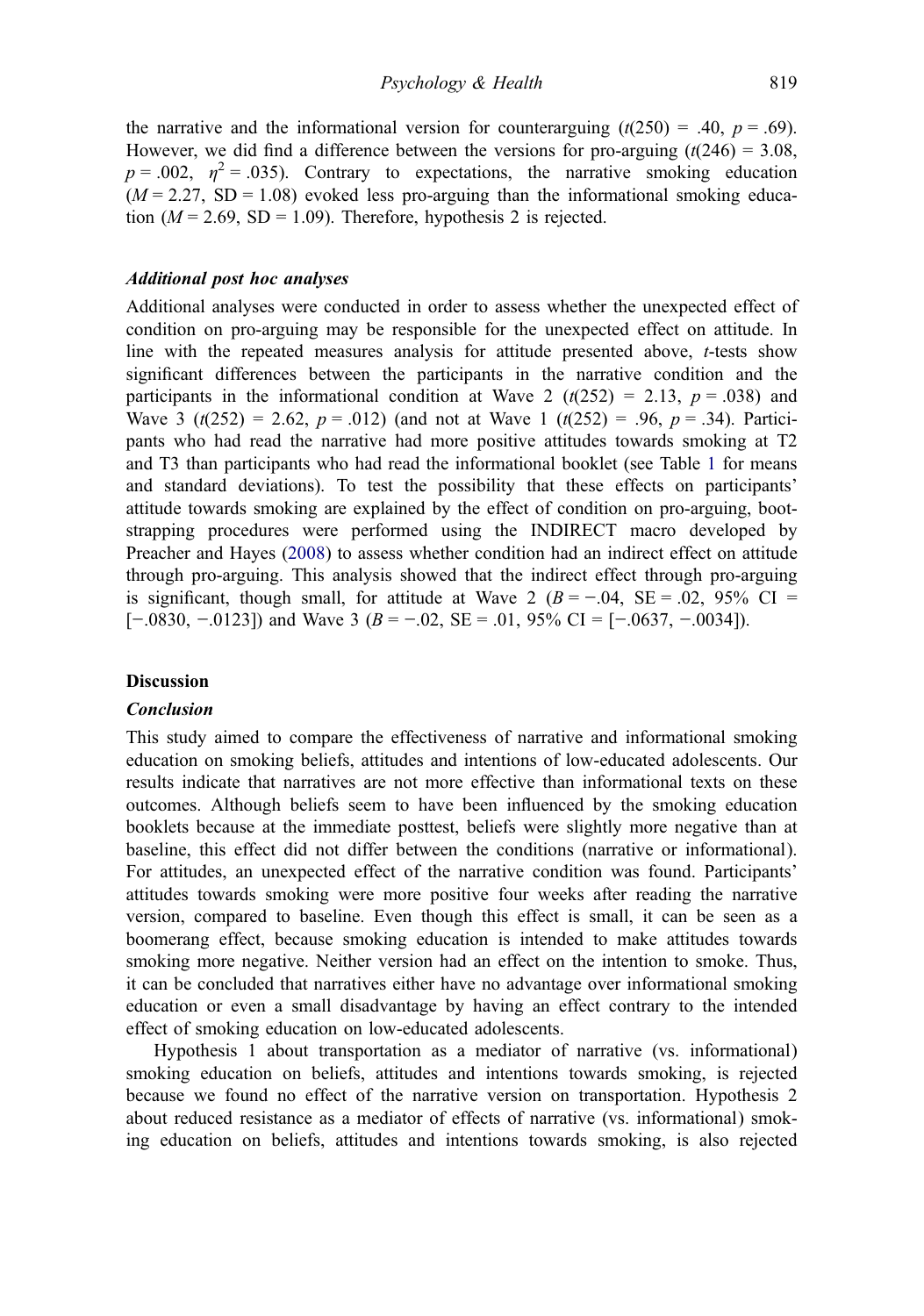<span id="page-11-0"></span>because the narrative version did not reduce resistance. Contrary to expectations, the results show that the narrative version evoked less pro-arguing or fewer thoughts in line with the anti-smoking message. Because of the unexpected effect on pro-arguing, combined with the unexpected effect on attitudes, we did additional analyses to test whether pro-arguing may be responsible for the effect on attitudes. These analyses show that the indirect effect through pro-arguing on smoking attitudes is indeed significant. This means that the narrative condition resulted in less pro-arguing, which in turn led to more positive attitudes towards smoking.

#### Explanations

Several potential explanations can be identified why pro-arguing was lower during reading the narrative version, even though these results are contrary to suggestions in the literature (Dal Cin et al., [2004\)](#page-14-0). First, the narrative education booklets contained longer texts than the informational booklets. The narrative texts may have taken up so much of the adolescents' processing resources (which are already limited) that they did not have any capacity left to think of points in line with the message. Second, the context of the smoking-education may have confused participants. This was a school-based activity in which they might not expect narratives. If they were thinking about the reasons for the use of narratives, they may have had less capacity left for pro-arguing.

A further potential explanation of our findings could be that our target group of low-educated adolescents may respond differently to narratives than other groups. Although processing narratives is a natural and easy way to process information (Graesser et al., [2002](#page-14-0); Kreuter et al., [2007\)](#page-14-0), it may be harder to infer a persuasive message from narrative content, than from an informational text which explicitly mentions the message. This seems contrary to the previously mentioned research on disadvantaged groups in the United States, who also have a low educational attainment. For instance, research with underserved African American women showed that narratives from breast-cancer survivors were more effective than an informational approach (McQueen et al., [2011\)](#page-15-0). However, an explanation of these findings is that disadvantaged groups in the United States often come from traditions with a rich oral storytelling history (McQueen et al., [2011](#page-15-0); Murphy et al., [2013\)](#page-15-0). This is an important difference compared to our target group of low-educated adolescents in the Netherlands, who do not have a storytelling tradition, which likely makes stories less resonant for them.

An explanation of the difference in beliefs at the second wave compared to baseline could be that participants may have been exposed to other smoking prevention interventions in the course of the two months between these two measurement times. Research has shown an association between noticing anti-tobacco information and smoking-related attitudes and intentions (Springvloet et al., [2015\)](#page-15-0). However, this explanation is less plausible for the effect that we found on attitude, because this effect was only present for the narrative condition. It is unlikely that only participants in the narrative condition noticed other interventions and participants in the informational condition did not.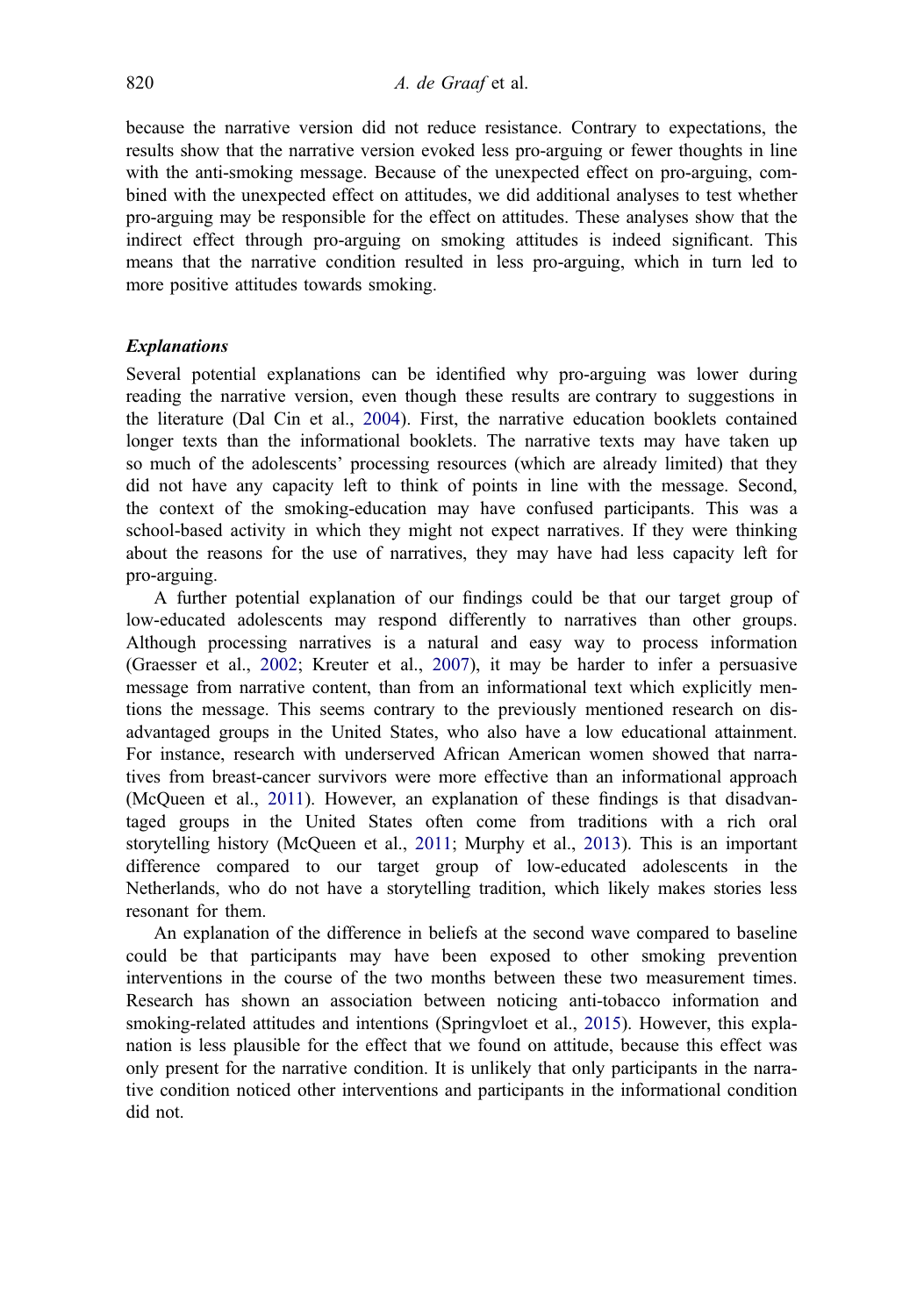# <span id="page-12-0"></span>**Limitations**

Limitations of the present study include the variation in length of the materials. The narrative version used more words than the informational version to convey the same information, because the narrative needed to describe specific characters and details of what happened. This is part of the characteristic features of narrative and is hard to control in an experiment without constructing unnatural narratives. Also, it is not possible to extend the informational version without adding new information or introducing a dose effect by repeating the same information. Another limitation is that students were divided over the conditions by their class, so that they would not be able to notice the different versions of the smoking education booklets. However, comparison of the baseline measures showed no significant differences between the participants in both conditions before receiving the smoking education. In addition, the choice to offer the intervention 4 weeks after baseline is a limitation of our research design. If we had provided the intervention directly after baseline, we would have been able to more confidently attribute the difference between time waves on beliefs (that was present for both the narrative and the informational version) to exposure to the materials. It is possible that students were influenced by other anti-tobacco information in the four weeks between baseline and the intervention, whereas if we had provided the intervention directly after baseline, it would have been unlikely that other factors had influenced these results. However, we made the choice of providing the intervention 4 weeks after baseline to make it less likely that participants remembered their baseline answers at the immediate follow-up measurement. Similarly, the final measurement was done 4 weeks after the intervention. This choice was made again to limit recall of previous answers and because we considered four weeks to be a reasonable period to expect short-term effects after a single exposure.

Other limitations can be found in the measures that we used. Because of the limited number of questions we could ask our participants, we used one-item measures for components of transportation (e.g. imagery) and resistance (e.g. counterarguing). Therefore, results using these measures should be interpreted cautiously. In addition, the item to assess the emotional component of transportation did not include the valence of the emotion. This was based on the original transportation scale (Green & Brock, [2000](#page-14-0)), but results could be different if valence is taken into account. Some of the processing variables, like attention, may not have been easily accessible for self-report. The allocation of attention to a text is usually only noticed when attention is disrupted, for instance by inconsistencies in the text or by activity going on around them (Busselle  $\&$ Bilandzic, [2009\)](#page-14-0). Therefore, other methods of measuring attention, like secondary task reaction times or physiological measures may be more valid (see Sukalla, Bilandzic, Bolls, & Busselle, [2016](#page-16-0)). Finally, it is possible that adolescents may not be completely honest about a sensitive topic like smoking. To minimise socially desirable answers, participants did not write their names on the questionnaires and it was emphasised that their answers were handled anonymously.

#### Future research

In addition to taking into account these limitations, future research should extend our study in several ways. First, to explore the possibility that it is too hard for low-educated adolescents to infer implied messages from narratives, it would be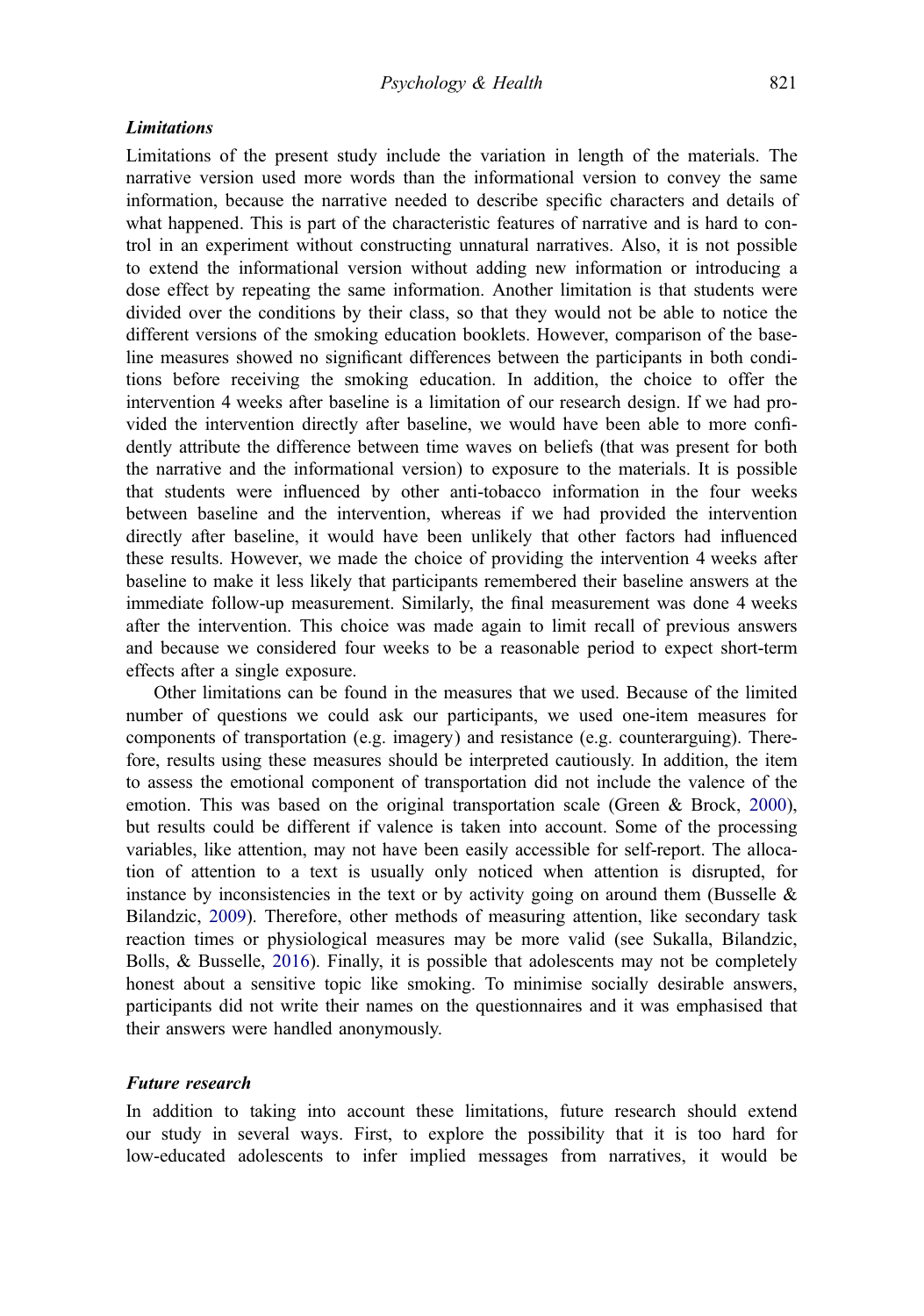<span id="page-13-0"></span>interesting to compare narratives with implicit and explicit claims. Explicit claims have been shown to improve understanding and acceptance of a narrative message in a university student sample (Moyer-Gusé, Jain, & Chung, [2012](#page-15-0)). Perhaps the benefits of such narratives would translate to our target group as well. Also, the effect of integrating informational and narrative smoking education should be studied. Even though both strategies in isolation have limited effects on low-educated adolescents, combining them, for instance by adding personal stories of adolescents to more general information about smoking, may reinforce effects of both (Zillmann, [2006\)](#page-16-0).

In sum, our study showed that narrative smoking education was not more effective than informational smoking education for low-educated adolescents and can even have unintended effects contrary to the goal of smoking prevention. These results indicate that we should be careful with using narratives for adolescents who attend lower secondary education because they may not be especially beneficial for this specific group.

#### Acknowledgements

We would like to thank the schools and their students who participated in this study. We would like to thank Moniek Buijzen for her feedback on an earlier version of this paper.

#### Disclosure statement

All other authors declare to have no conflicts of interest.

#### Funding

This work was supported by the NWO, Nederlandse Organisatie voor Wetenschappelijk Onderzoek [grant number 321-89-001]. The funding source had no involvement in the selection of participants, questionnaire, items, analysis, conclusions or writing of the text.

#### Conflict of interest statement

Jeroen Lammers is affiliated to Trimbos Institute, which develops the 'Healthy School and Drugs' programme. The materials used in this study are based on the materials from this programme. Bas van den Putte holds a chair in health communication that is sponsored by Trimbos Institute. The terms of this arrangement have been reviewed and approved by the University of Amsterdam in accordance with its policy on objectivity in research.

#### **Note**

1. All analyses that are reported were carried out without including covariates. Inclusion of whether students had ever smoked and whether they had smoked in the past month as covariate did not alter results.

#### **References**

Borgers, N., Hox, J., & Sikkel, D. [\(2004](#page-7-0)). Response effects in surveys on children and adolescents: The Effect of number of response options, negative wording, and neutral mid-point. Quality and Quantity, 38, 17–33. doi:[10.1023/B:QUQU.0000013236.29205.a6](https://doi.org/10.1023/B:QUQU.0000013236.29205.a6)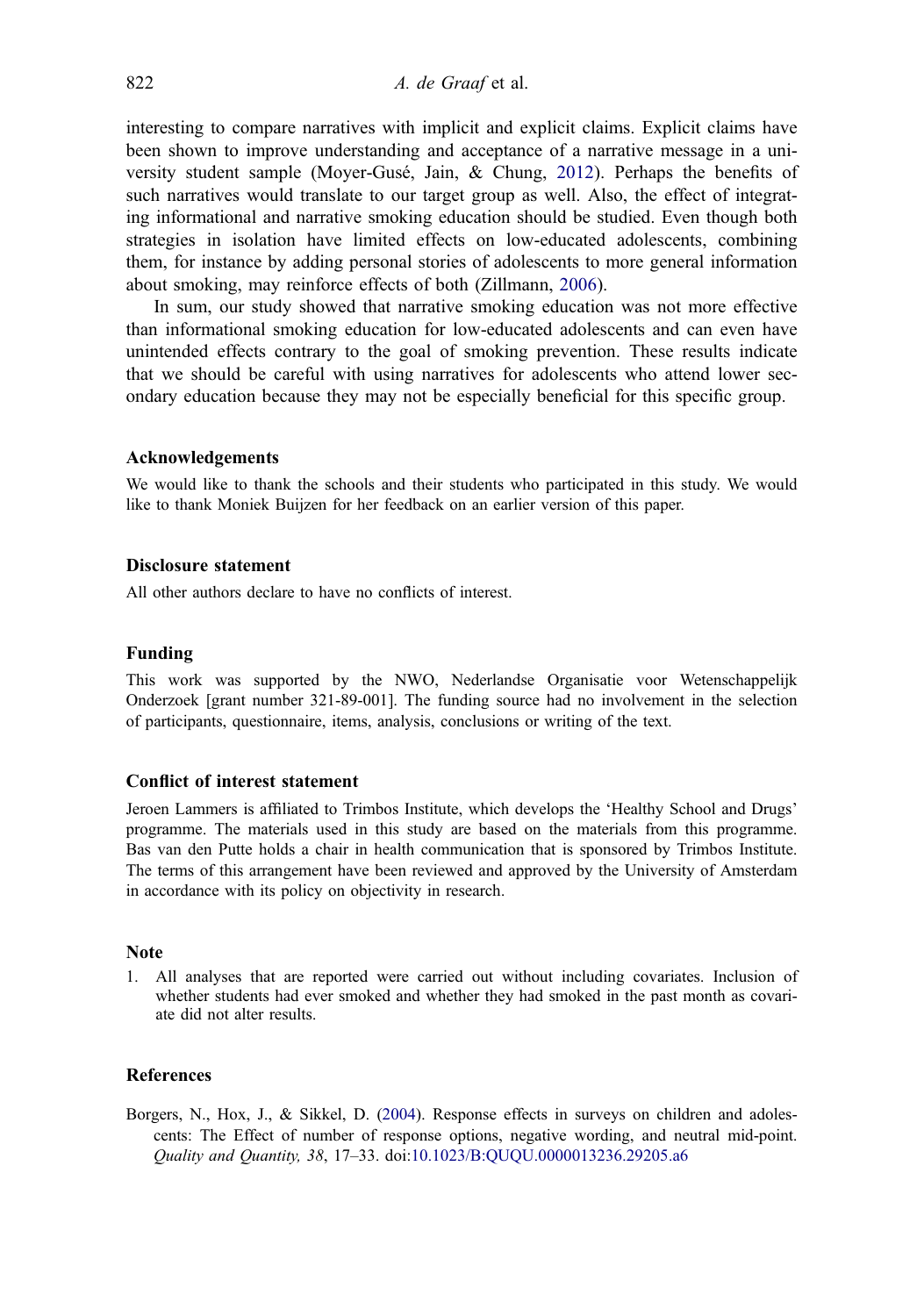- <span id="page-14-0"></span>Borgers, N., De Leeuw, E., & Hox, J. ([2000\)](#page-7-0). Children as respondents in survey research: Cognitive development and response quality. Bulletin de Méthodologie Sociologique, 66, 60–75. doi[:10.1177/075910630006600106](https://doi.org/10.1177/075910630006600106)
- Busselle, R., & Bilandzic, H. ([2008\)](#page-3-0). Fictionality and perceived realism in experiencing stories: A model of narrative comprehension and engagement. Communication Theory, 18, 255–280. doi:[10.1111/j.1468-2885.2008.00322.x](https://doi.org/10.1111/j.1468-2885.2008.00322.x)
- Busselle, R., & Bilandzic, H. [\(2009\)](#page-12-0). Measuring narrative engagement. *Media Psychology*, 12, 321–347. doi[:10.1080/15213260903287259](https://doi.org/10.1080/15213260903287259)
- Chatrou, M., Maes, S., Dusseldorp, E., & Seegers, G. ([1999\)](#page-3-0). Effects of the brabant smoking prevention programme: A replication of the wisconsin programme. Psychology and Health, 14, 159–178. doi[:10.1080/08870449908407321](https://doi.org/10.1080/08870449908407321)
- Dal Cin, S., Zanna, M. P., & Fong, G. T. ([2004\)](#page-4-0). Narrative persuasion and overcoming resistance. In E. S. Knowles (Ed.), *Resistance and persuasion* (pp. 175–191). Mahwah, NJ: Erlbaum.
- De Graaf, A., Sanders, J., & Hoeken, H. [\(2016](#page-2-0)). Characteristics of narrative interventions and health effects: A review of the content, form, and context of narratives in health-related narrative persuasion research. Review of Communication Research, 4, 88–131. doi:[10.12840/](https://doi.org/10.12840/issn.2255-4165.2016.04.01.011) [issn.2255-4165.2016.04.01.011](https://doi.org/10.12840/issn.2255-4165.2016.04.01.011)
- De Leeuw, E., Borgers, N., & Smits, A. [\(2004\)](#page-7-0). Pretesting questionnaires for children and adolescents. Methods for Testing and Evaluating Survey Questionnaires, 20, 409–429. doi[:10.1002/](https://doi.org/10.1002/0471654728.ch20) [0471654728.ch20](https://doi.org/10.1002/0471654728.ch20)
- Dobbins, M., DeCorby, K., Manske, S., & Goldblatt, E. ([2008\)](#page-2-0). Effective practices for schoolbased tobacco use prevention. Preventive Medicine, 46, 289–297. doi[:10.1016/j.ypmed.](https://doi.org/10.1016/j.ypmed.2007.10.003) [2007.10.003](https://doi.org/10.1016/j.ypmed.2007.10.003)
- Fabrigar, L. R., & Petty, R. E. ([1999\)](#page-3-0). The role of affective and cognitive bases of attitudes in susceptibility to affectively and cognitively based persuasion. Personality and Social Psychology Bulletin, 25, 363–381. doi:[10.1177/0146167299025003008](https://doi.org/10.1177/0146167299025003008)
- Garrett, B. E., Dube, S. R., Trosclair, A., Caraballo, R. S., & Pechacek, T. F. [\(2011\)](#page-1-0). Centers for Disease Control and Prevention (CDC): Cigarette smoking – United States, 1965–2008. MMWR Surveill Summ, 60, 109–113.
- Graesser, A. C., Olde, B., & Klettke, B. [\(2002](#page-3-0)). How does the mind construct and represent stories? In M. C. Green, J. J. Strange, & T. C. Brock (Eds.), Narrative impact: Social and cognitive foundations (pp. 231–263). Mahwah NJ: Erlbaum.
- Green, M. C. ([2006](#page-2-0)). Narratives and cancer communication. Journal of Communication, 56, S163–S183. doi[:10.1111/j.1460-2466.2006.00288.x](https://doi.org/10.1111/j.1460-2466.2006.00288.x)
- Green, M. C., & Brock, T. C. [\(2000](#page-3-0)). The role of transportation in the persuasiveness of public narratives. Journal of Personality and Social Psychology, 79, 701–721. doi[:10.1037//0022-](https://doi.org/10.1037//0022-3514.79.5.701) [3514.79.5.701](https://doi.org/10.1037//0022-3514.79.5.701)
- Green, M. C., & Brock, T. C. [\(2002](#page-3-0)). In the mind's eye: Transportation-imagery model of narrative persuasion. In M. C. Green, J. J. Strange, & T. C. Brock (Eds.), Narrative impact: Social and cognitive foundations (pp. 315–341). Mahwah, NJ: Erlbaum.
- Hunt, E. [\(2004](#page-3-0)). Information processing and intelligence: Where we are and where we are going. In R. J. Sternberg & J. E. Pretz (Eds.), Cognition and intelligence: Identifying the mechanisms of the mind (pp. 1–25). Cambridge: Cambridge University Press.
- Kreuter, M. W., Green, M. C., Cappella, J. N., Slater, M. D., Wise, M. E., Storey, D., … Woolley, S. ([2007](#page-2-0)). Narrative communication in cancer prevention and control: A framework to guide research and application. Annals of Behavioral Medicine, 33, 221–235. doi[:10.1007/](https://doi.org/10.1007/BF02879904) [BF02879904](https://doi.org/10.1007/BF02879904)
- Kreuter, M. W., Holmes, K., Alcaraz, K., Kalesan, B., Rath, S., Richert, M., … Clark, E. M. ([2010\)](#page-2-0). Comparing narrative and informational videos to increase mammography in lowincome African American women. Patient Education and Counseling, 81, s6–S14. doi:[10.1037//0278-6133.18.5.487](https://doi.org/10.1037//0278-6133.18.5.487)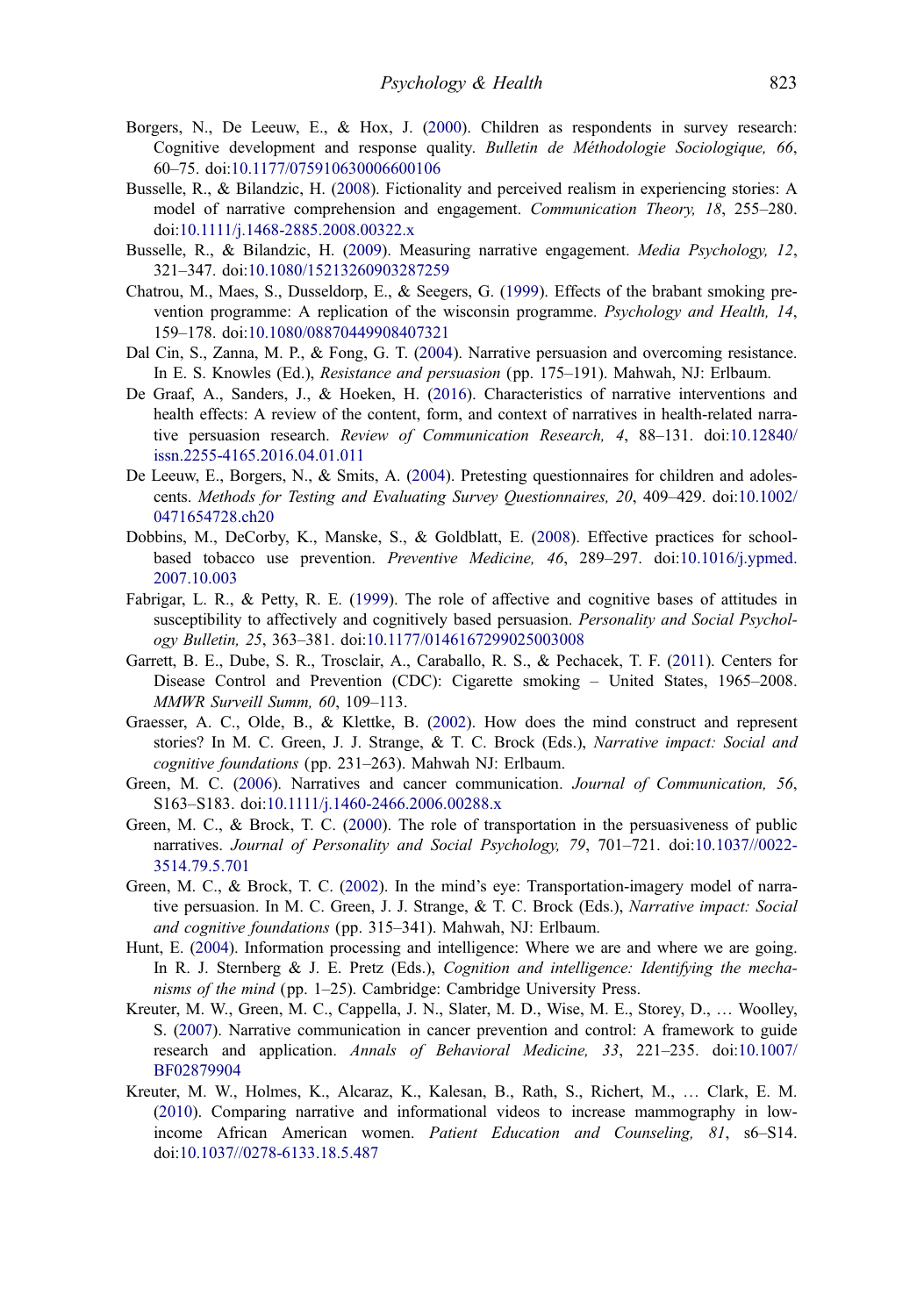- <span id="page-15-0"></span>Malmberg, M., Kleinjan, M., Overbeek, G., Vermulst, A., Monshouwer, K., Lammers, J., … Engels, R. C. [\(2014\)](#page-6-0). Effectiveness of the 'Healthy School and Drugs' prevention programme on adolescents' substance use: A randomized clustered trial. Addiction, 109, 1031–1040. doi:[10.1111/add.12526](https://doi.org/10.1111/add.12526)
- McQueen, A., Kreuter, M. W., Kalesan, B., & Alcaraz, K. I. ([2011](#page-3-0)). Understanding narrative effects: The impact of breast cancer survivor stories on message processing, attitudes, and beliefs among African American women. Health Psychology, 30, 674–682. doi[:10.1037/a0025395](https://doi.org/10.1037/a0025395)
- Moyer-Gusé, E. [\(2008](#page-2-0)). Toward a theory of entertainment persuasion: Explaining the persuasive effects of entertainment–education messages. Communication Theory, 18, 407–425. doi:[10.1111/j.1468-2885.2008.00328.x](https://doi.org/10.1111/j.1468-2885.2008.00328.x)
- Moyer-Gusé, E., Jain, P., & Chung, A. H. [\(2012](#page-13-0)). Reinforcement or reactance? Examining the effect of an explicit persuasive appeal following an entertainment–education narrative. Journal of Communication, 62, 1010–1027. doi:[10.1111/j.1460-2466.2012.01680.x](https://doi.org/10.1111/j.1460-2466.2012.01680.x)
- Murphy, S. T., Frank, L. B., Chatterjee, J. S., & Baezconde-Garbanati, L. ([2013\)](#page-2-0). Narrative versus nonnarrative: The role of identification, transportation, and emotion in reducing health disparities. Journal of Communication, 63, 116–137. doi:[10.1111/j.1460-2466.2011.01554.x](https://doi.org/10.1111/j.1460-2466.2011.01554.x)
- Larkey, L. K., Lopez, A. M., Minnal, A., & Gonzalez, J. [\(2009](#page-4-0)). Storytelling for promoting colorectal cancer screening among underserved Latina women: A randomized pilot study. Cancer Control, 16, 79–87.
- Lemal, M. & Van den Bulck, J. [\(2010](#page-2-0)). Testing the effectiveness of a skin cancer narrative in promoting positive health behavior: A pilot study. Preventive Medicine, 51, 178–181. doi:[10.1016/j.ypmed.2010.04.019](https://doi.org/10.1016/j.ypmed.2010.04.019)
- Pampel, F., Legleye, S., Goffette, C., Piontek, D., Kraus, L., & Khlat, M. [\(2014](#page-1-0)). Cohort changes in educational disparities in smoking: France, Germany and the United States. Social Science & Medicine, 127, 41–50. doi[:10.1016/j.socscimed.2014.06.033](https://doi.org/10.1016/j.socscimed.2014.06.033)
- Petty, R. E., & Cacioppo, J. T. [\(1986](#page-4-0)). Communication and persuasion: Central and peripheral routes to attitude change. New York, NY: Springer.
- Preacher, K. J., & Hayes, A. F. ([2008\)](#page-10-0). Asymptotic and resampling strategies for assessing and comparing indirect effects in multiple mediator models. Behavior Research Methods, 40, 879–891. doi[:10.3758/BRM.40.3.879](https://doi.org/10.3758/BRM.40.3.879)
- Ranney, L., Melvin, C., Lux, L., McClain, E., Morgan, L., & Lohr, K. N. ([2006\)](#page-2-0). Tobacco use: Prevention, cessation, and control. (Evidence Report/Technology Assessment No. 140. Prepared by the RTI International−University of North Carolina Evidence-based Practice Center under Contract No. 290-02-0016. AHRQ Publication No. 06-E015). Rockville, MD: Agency for Healthcare Research and Quality.
- Rijksoverheid. [\(n.d.a\)](#page-5-0). Wanneer krijgt mijn kind leerwegondersteunend onderwijs (LWOO)? [When does my child get supported education?] Retrieved 26February 2014, from [http://](http://www.rijksoverheid.nl/onderwerpen/passend-onderwijs/vraag-en-antwoord/wanneer-krijgt-mijn-kind-leerwegondersteunend-onderwijs-lwoo.html) [www.rijksoverheid.nl/onderwerpen/passend-onderwijs/vraag-en-antwoord/wanneer-krijgt-mijn](http://www.rijksoverheid.nl/onderwerpen/passend-onderwijs/vraag-en-antwoord/wanneer-krijgt-mijn-kind-leerwegondersteunend-onderwijs-lwoo.html)[kind-leerwegondersteunend-onderwijs-lwoo.html](http://www.rijksoverheid.nl/onderwerpen/passend-onderwijs/vraag-en-antwoord/wanneer-krijgt-mijn-kind-leerwegondersteunend-onderwijs-lwoo.html)
- Rijksoverheid. ([n.d.b\)](#page-5-0). Wanneer krijgt mijn kind praktijkonderwijs? [When does my child get practical education?] Retrieved 26 February 2014, from [http://www.rijksoverheid.nl/onderwer](http://www.rijksoverheid.nl/onderwerpen/passend-onderwijs/vraag-en-antwoord/wanneer-krijgt-mijn-kind-praktijkonderwijs.html) [pen/passend-onderwijs/vraag-en-antwoord/wanneer-krijgt-mijn-kind-praktijkonderwijs.html](http://www.rijksoverheid.nl/onderwerpen/passend-onderwijs/vraag-en-antwoord/wanneer-krijgt-mijn-kind-praktijkonderwijs.html)
- Slater, M. D. [\(1997](#page-3-0)). Persuasion processes across receiver goals and message genres. Communication Theory, 7, 125–148. doi:[10.1111/j.1468-2885.1997.tb00145.x](https://doi.org/10.1111/j.1468-2885.1997.tb00145.x)
- Slater, M. D., & Rouner, D. [\(2002](#page-2-0)). Entertainment–education and elaboration likelihood: Understanding the processing of narrative persuasion. Communication Theory, 12, 173–191. doi:[10.1093/ct/12.2.173](https://doi.org/10.1093/ct/12.2.173)
- Springvloet, L., Willemsen, M. C., Mons, U., Van den Putte, B., Kunst, A. E., Guignard, R., … Nagelhout, G. E. ([2015](#page-11-0)). Educational differences in associations of noticing anti-tobacco information with smoking-related attitudes and quit intentions: Findings from the International Tobacco Control Europe Surveys. Health Education Research, 30, 719–730. doi:[10.1093/her/cyv037](https://doi.org/10.1093/her/cyv037)